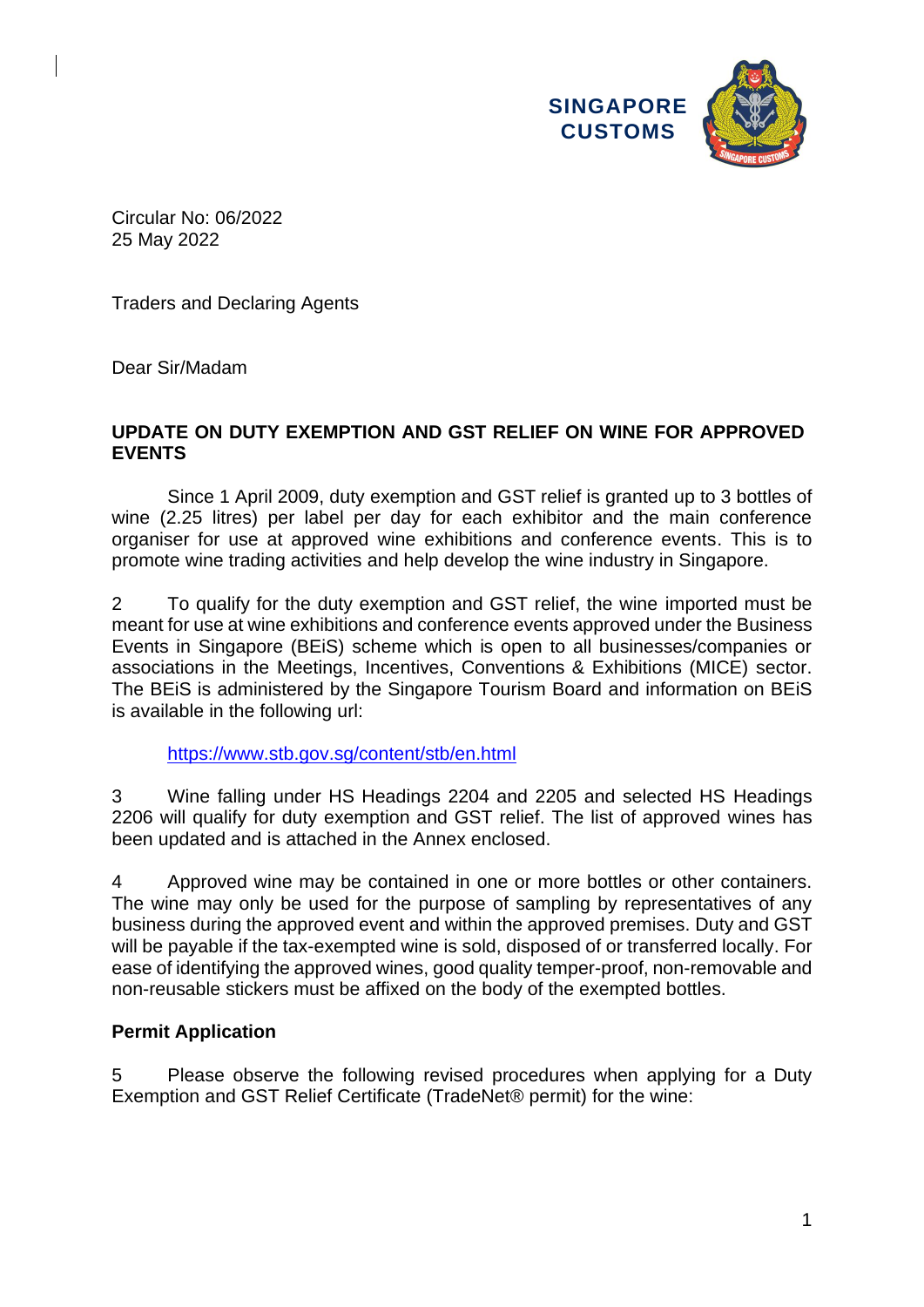- i. The qualified trader/exhibitor and its authorised agent must be registered with Singapore Customs;
- ii. The TradeNet® permit under Message Type "IN-NON-PAYMENT" with Declaration Type "GTR" must be declared by the authorised agent for each direct import or release from licensed warehouse;
- iii. The Place of Receipt to be declared is "**EXEMPTW**" instead of "EXEMPT" and the Place of Release will depend on whether it is a direct import (e.g. KZ) or release from licensed warehouses (e.g. LWxxx);
- iv. The Claimant information registered with Singapore Customs must be filled. Exhibitors who are not registered in Singapore for business purposes (e.g. foreign companies) will need to instruct their appointed forwarders/event organiser to register with Singapore Customs as claimants before they can submit the required permit applications. Exhibitors registered in Singapore for business purposes must register with Singapore Customs directly as claimants using their own UEN. To register for a claimant, please fill up the claimant application form available on the Singapore Customs' website at [www.customs.gov.sg](https://www.customs.gov.sg/) > E-Services > Customs Forms & Service Links under Registration Forms.
- v. An import licence from the Singapore Food Agency (SFA) is required for imports of wine. Please obtain the required licence in advance.
- 6 Customs Circular No. 03/2009 dated 9 March 2009 is rescinded.

Yours faithfully

Raine Ng (Ms) Head Procedures & Systems Branch *for* Director-General of Customs Singapore Customs

(This is a computer-generated circular. No signature is required.)

We hope that this circular has been written in a way that is clear to you. If not, please let us have suggestions on how to improve this circular at customs\_documentation@customs.gov.sg.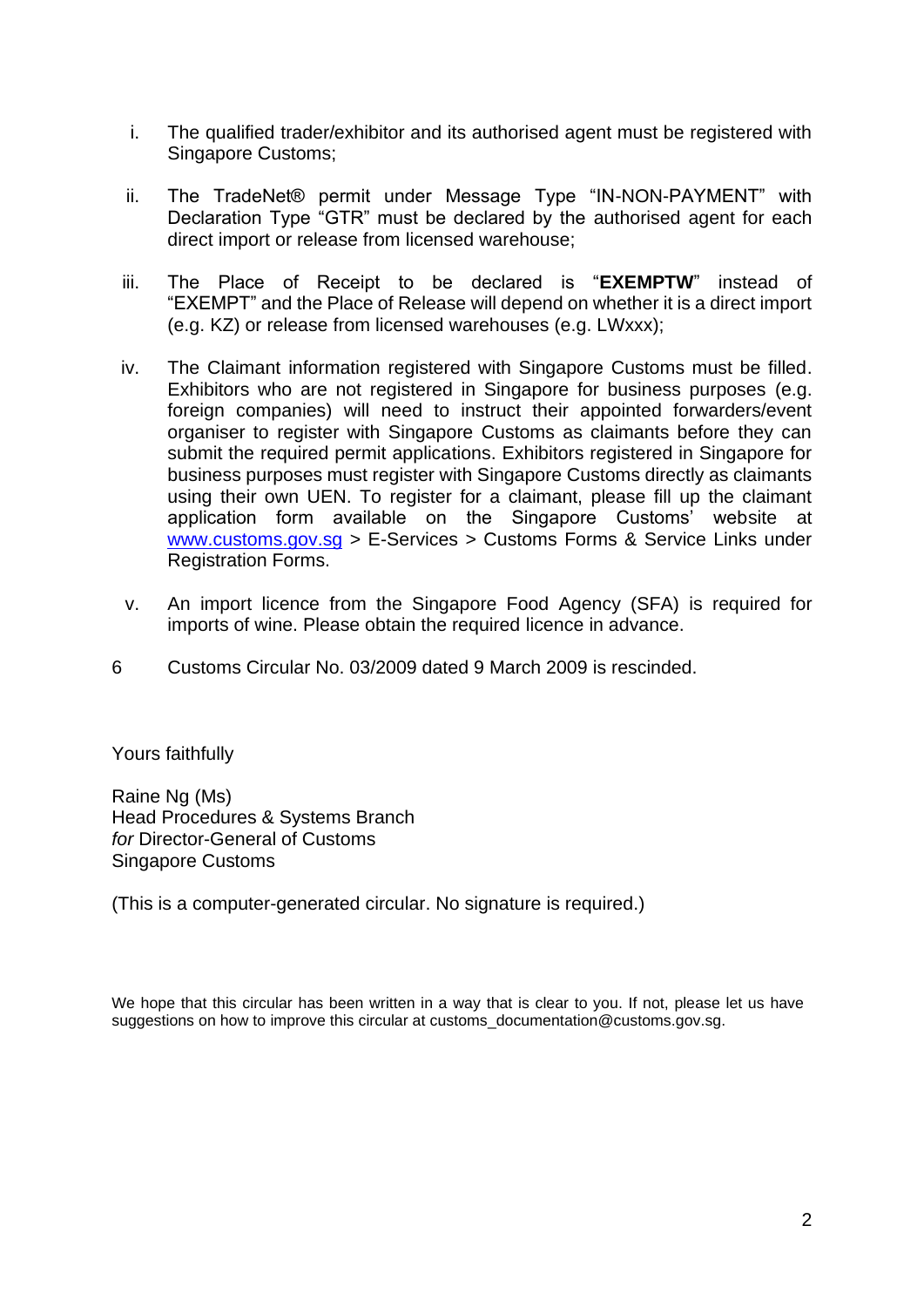## **Annex**

| <b>HS Code</b> | <b>Product Description</b>                                                                                                                                                                       |
|----------------|--------------------------------------------------------------------------------------------------------------------------------------------------------------------------------------------------|
| 2204.10.00     | <b>Sparkling Wines</b>                                                                                                                                                                           |
| 2204.21.11     | Wine of fresh grapes of alcoholic strength not exceeding 15% vol in<br>containers of 2 litres or less                                                                                            |
| 2204.21.13     | Wine of fresh grapes of alcoholic strength exceeding 15% but not<br>exceeding 23% vol in containers of 2 litres or less                                                                          |
| 2204.21.14     | Wine of fresh grapes of alcoholic strength exceeding 23% vol in<br>containers of 2 litres or less                                                                                                |
| 2204.22.11     | Wine of fresh grapes of alcoholic strength not exceeding 15% vol in<br>containers of more than 2 litres but not more than 10 litres                                                              |
| 2204.22.12     | Wine of fresh grapes of alcoholic strength exceeding 15% but not<br>exceeding 23% vol in containers of more than 2 litres but not more<br>than 10 litres                                         |
| 2204.22.13     | Wine of fresh grapes of alcoholic strength exceeding 23% vol in<br>containers of more than 2 litres but not more than 10 litres                                                                  |
| 2204.29.11     | Wine of fresh grapes of alcoholic strength not exceeding 15% vol in<br>containers of more than 10 litres                                                                                         |
| 2204.29.13     | Wine of fresh grapes of alcoholic strength exceeding 15% but not<br>exceeding 23% vol in containers of more than 10 litres                                                                       |
| 2204.29.14     | Wine of fresh grapes of alcoholic strength exceeding 23% vol in<br>containers of more than 10 litres                                                                                             |
| 2204.21.21     | Grape must with fermentation prevented or arrested by the addition<br>of alcohol and alcoholic strength not exceeding 15% vol in containers<br>of 2 Litres or less                               |
| 2204.21.22     | Grape must with fermentation prevented or arrested by the addition of<br>alcohol and alcoholic strength exceeding 15% vol in containers of 2<br>Litres or less                                   |
| 2204.22.21     | Grape must with fermentation prevented or arrested by the addition of<br>alcohol and alcoholic strength not exceeding 15% vol in containers of<br>more than 2 Litres but not more than 10 Litres |
| 2204.22.22     | Grape must with fermentation prevented or arrested by the addition of<br>alcohol and alcoholic strength exceeding 15% vol in containers of<br>more than 2 Litres but not more than 10 Litres     |
| 2204.29.21     | Grape must with fermentation prevented or arrested by the addition of<br>alcohol and alcoholic strength not exceeding 15% vol in containers of<br>more than 10 Litres                            |
| 2204.29.22     | Grape must with fermentation prevented or arrested by the addition of<br>alcohol and alcoholic strength exceeding 15% vol in containers of<br>more than 10 Litres                                |
| 2204.30.10     | Other grape must of alcoholic strength not exceeding 15% vol                                                                                                                                     |
| 2204.30.20     | Other grape must of alcoholic strength exceeding 15% vol                                                                                                                                         |